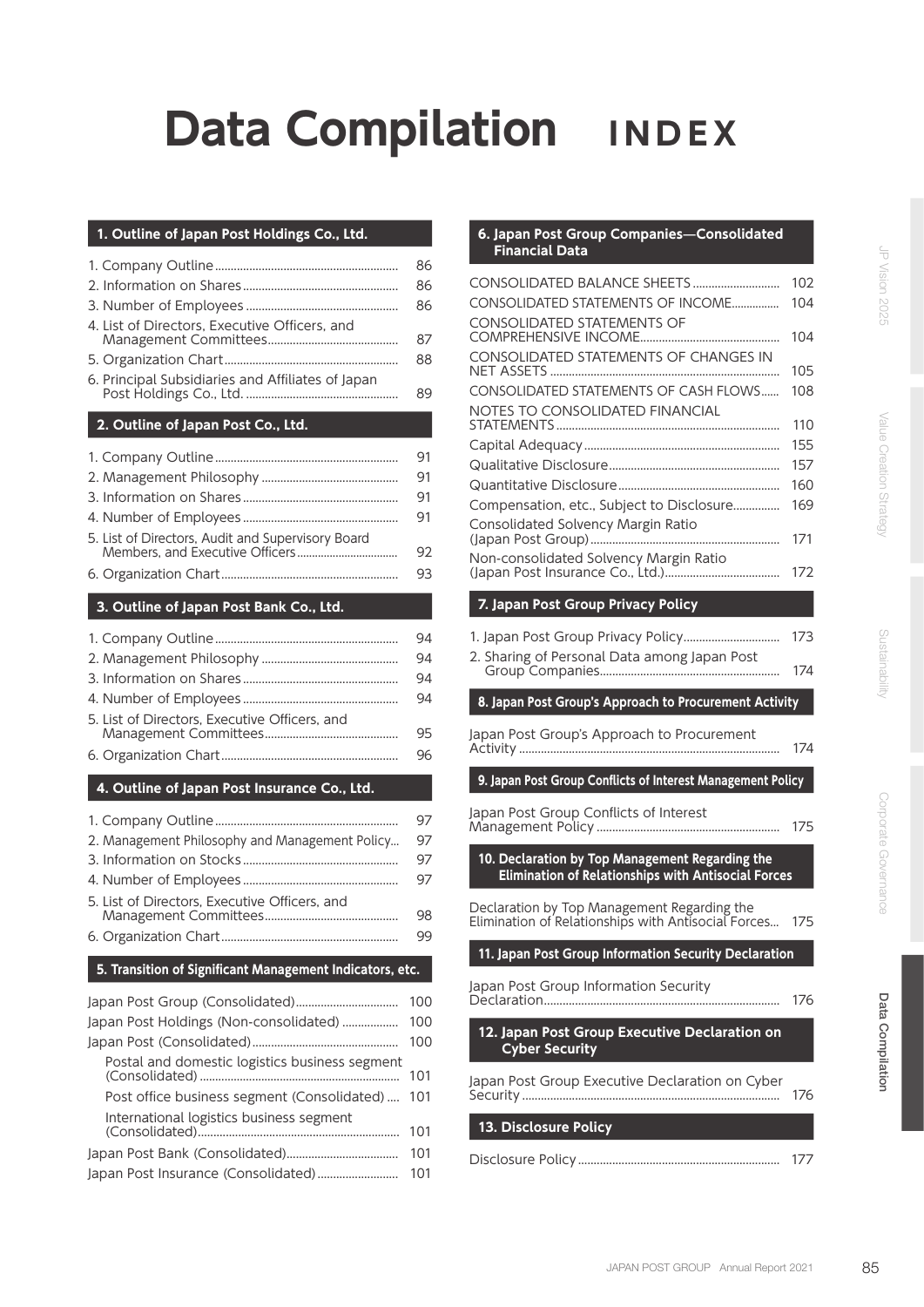

Data 1. Outline of Japan Post Holdings Co., Ltd.

# ❶ Company Outline

| Company name (in Japanese): | Nippon Yusei Kabushiki Kaisha                                                            |
|-----------------------------|------------------------------------------------------------------------------------------|
| Company name:               | JAPAN POST HOLDINGS Co., Ltd.                                                            |
| Head office location:       | 3-1, Otemachi 2-chome, Chiyoda-ku, Tokyo 100-8791, Japan                                 |
| Telephone:                  | 03-3477-0111 (Japan Post Group main number)                                              |
| Paid-in capital:            | ¥3.500 billion                                                                           |
| Date of establishment:      | January 23, 2006                                                                         |
| Legal basis:                | Established under the Japan Post Holdings Co., Ltd. Act (Law No. 98 of October 21, 2005) |
| Lines of business:          | Strategy formulation of Group management                                                 |

# ❷ Information on Shares

(As of March 31, 2021)

# 1. Number of Shares

| Total number of authorized shares | 18.000.000.000 |
|-----------------------------------|----------------|
| Total number of issued shares     | 4.500.000.000  |
| Total number of shareholders      | 649.010        |

# 2. Major Shareholders

|                                                       | Capital contribution to the company |                    |
|-------------------------------------------------------|-------------------------------------|--------------------|
|                                                       | Number of shares held               | Shareholding ratio |
| Minister of Finance                                   | 2,559,524,700                       | 63.29              |
| The Master Trust Bank of Japan, Ltd. (Trust Account)  | 128,837,500                         | 3.18               |
| Japan Post Holdings Employee Shareholding Association | 78,472,100                          | 1.94               |
| Custody Bank of Japan, Ltd. (Trust Account)           | 63,100,800                          | 1.56               |
| STATE STREET BANK WEST CLIENT - TREATY 505234         | 35,110,729                          | 0.86               |
| Custody Bank of Japan, Ltd. (Trust Account 5)         | 22,168,200                          | 0.54               |
| Custody Bank of Japan, Ltd. (Trust Account 6)         | 19,650,600                          | 0.48               |
| Custody Bank of Japan, Ltd. (Trust Account 1)         | 17,632,800                          | 0.43               |
| JP MORGAN CHASE BANK 385771                           | 17,460,232                          | 0.43               |
| STATE STREET BANK AND TRUST COMPANY 505103            | 17,459,036                          | 0.43               |

Note 1: Japan Post Holdings holds 456,139,201 shares of treasury stock, which are not included in the above list of major shareholders. Note 2: The shareholding ratio is calculated by deducting treasury stock from the total number of issued shares.

# 3. Matters Concerning Stock Acquisition Rights

None.

# ❸ Number of Employees

2,039 (as of March 31, 2021)

\* The number of employees excludes employees assigned to other companies by Japan Post Holdings but includes employees assigned to Japan Post Holdings by other companies. The figure does not include part-time employees (including the indefinite-term employees (associates) based on the indefinite-term employment conversion system).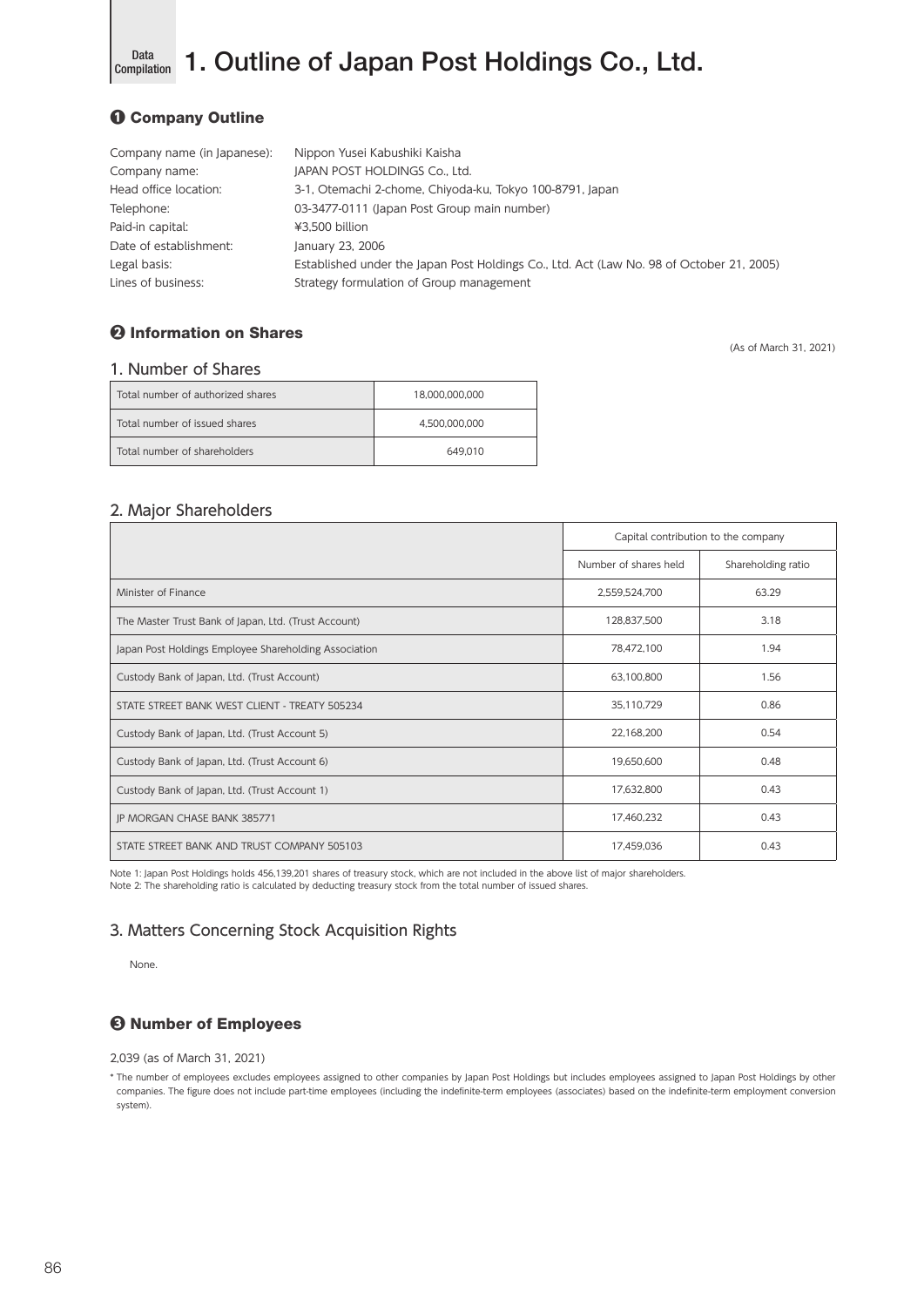### ❹ List of Directors, Executive Officers, and Management Committees

(As of July 1, 2021)

### 1. Directors

| Director and Representative Executive Officer, President & CEO  MASUDA Hiroya | (Concurrently holds the positions of Director of Japan Post Co., Ltd., Director of Japan Post Bank Co.,<br>Ltd., and Director of Japan Post Insurance Co., Ltd.) |
|-------------------------------------------------------------------------------|------------------------------------------------------------------------------------------------------------------------------------------------------------------|
|                                                                               | Officer of Japan Post Bank Co., Ltd.)                                                                                                                            |
|                                                                               | Executive Officer) of Japan Post Co., Ltd.)                                                                                                                      |
|                                                                               | Executive Officer of Japan Post Insurance Co., Ltd.)                                                                                                             |
|                                                                               | <b>TION)</b>                                                                                                                                                     |
|                                                                               | Nichido Fire Insurance Co., Ltd.)                                                                                                                                |
|                                                                               | of Aflac Life Insurance Japan Ltd.)                                                                                                                              |
|                                                                               |                                                                                                                                                                  |
|                                                                               | Co., Ltd.)                                                                                                                                                       |
|                                                                               |                                                                                                                                                                  |
|                                                                               |                                                                                                                                                                  |
|                                                                               |                                                                                                                                                                  |
|                                                                               |                                                                                                                                                                  |

## 2. Executive Officers (Excludes persons with concurrent posts in the above 1. Directors)

Representative Executive Officer, Executive Vice President Representative Executive Officer, Executive Vice President Senior Managing Executive Officer TANIGAKI Kunio Senior Managing Executive Officer KAWAMOTO Hiroaki Senior Managing Executive Officer ONO Taneki Senior Managing Executive Officer YAMASHIRO Yasuhiko Managing Executive Officer FUKUMOTO Kenji Managing Executive Officer FURUSATO Hiroyuki Managing Executive Officer SHIMA Toshitaka Managing Executive Officer KINOSHITA Noriko Managing Executive Officer NISHIGUCHI Akihito Managing Executive Officer KATO Nobuyasu Managing Executive Officer SHOMURA Tsutomu Managing Executive Officer **ASAI Tomonori** 

IIZUKA Atsushi IWASAKI Yoshifumi Managing Executive Officer NAKATA Hirohito Managing Executive Officer TATEBAYASHI Satoru Managing Executive Officer TANAKA Susumu Managing Executive Officer **ICHIKURA Noboru** Managing Executive Officer **CEATA Kenji** Executive Officer **SAKURAI Makoto** Executive Officer **IZUMI Mamiko** Executive Officer **KAZAMATSURI Makoto** Executive Officer **MEGURO** Kenji Executive Officer **The Contract of Transformation** YOKOYAMA Akihiko Executive Officer **KAWANO** Youichi Executive Officer **IIDA Yasuhisa** Executive Officer **MITANI Masanobu** Executive Officer **ITAGAKI Tadayuki** Executive Officer TANAKA Hiroyuki

Executive Officer TAKEMOTO Tsutomu

MIMURA Akio (Chair) ISHIHARA Kunio OKAMOTO Tsuyoshi MASUDA Hiroya

SATAKE Akira (Chair) KOEZUKA Miharu KAIAMI Makoto

# 3. Nomination Committee 4. Audit Committee 5. Compensation Committee

OKAMOTO Tsuyoshi (Chair) ISHIHARA Kunio MASUDA Hiroya

Data Compilation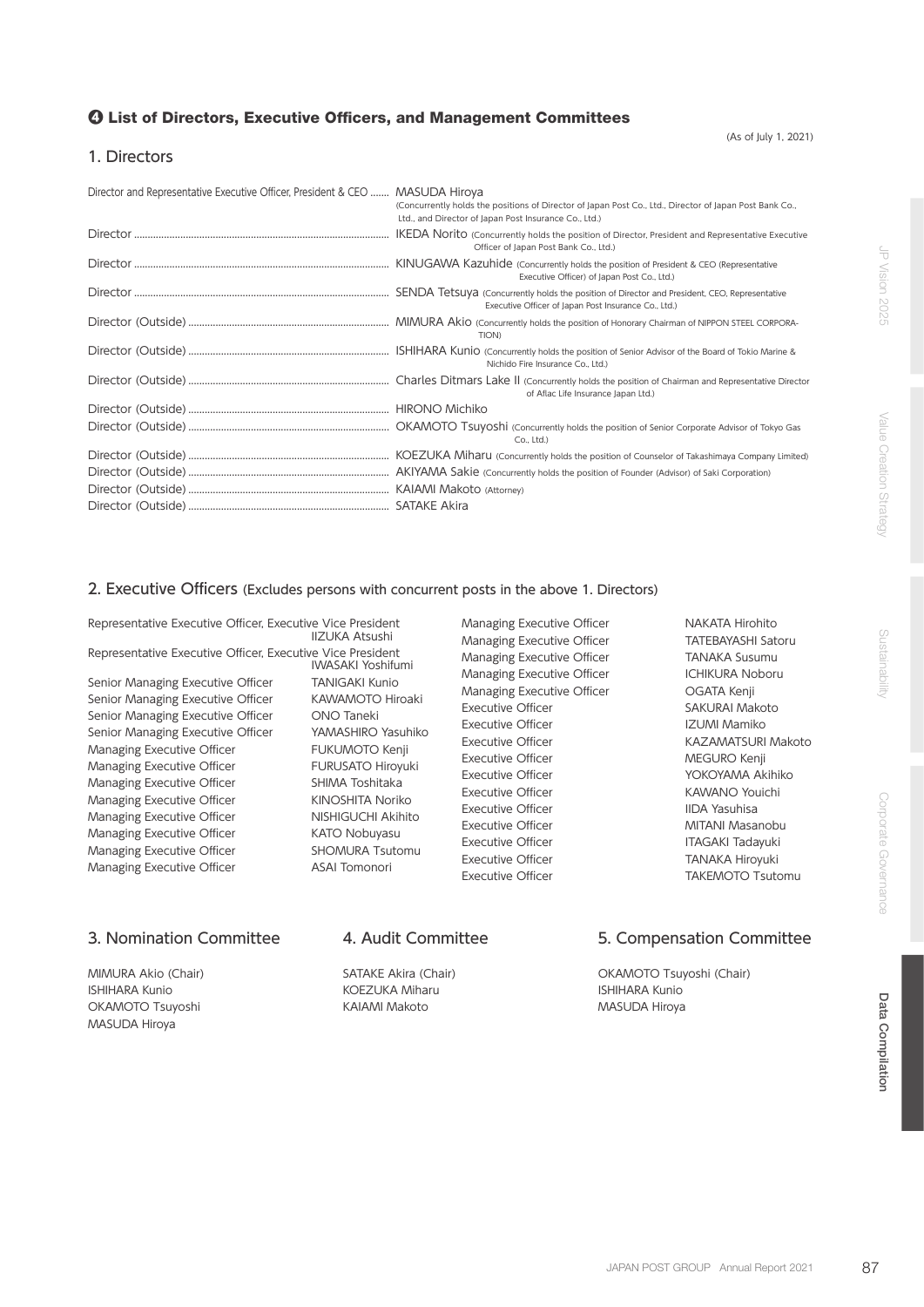# ❺ Organization Chart

(As of July 1, 2021)

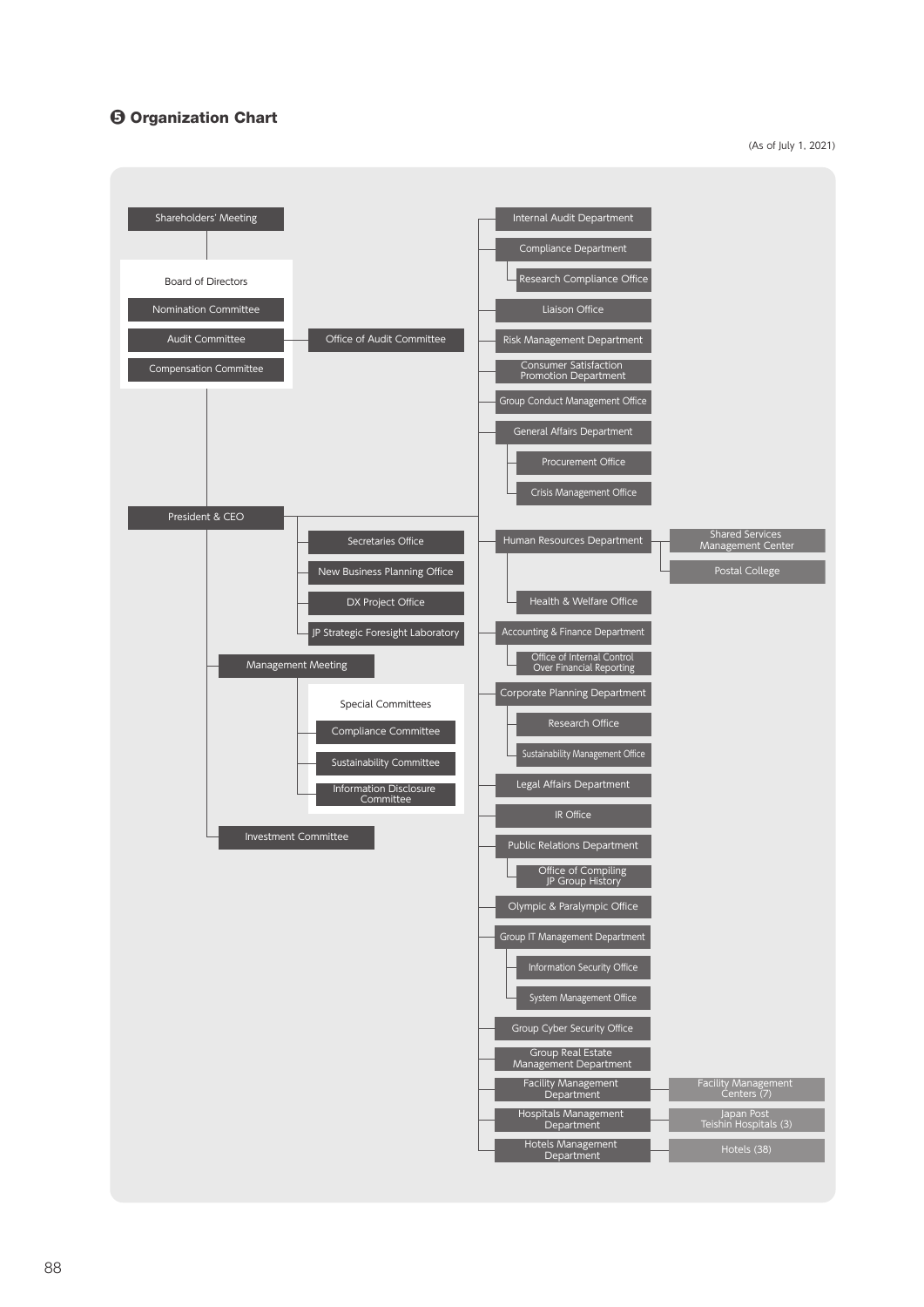# ❻ Principal Subsidiaries and Affiliates of Japan Post Holdings Co., Ltd.

(As of March 31, 2021)

| <b>Affiliation</b> | Company name                                          | Location                               | <b>Issued capital</b><br>(Millions) | <b>Main business</b>                                                                                                                                                                       | Date of<br>establishment | Percentage<br>ownership of<br>voting rights |
|--------------------|-------------------------------------------------------|----------------------------------------|-------------------------------------|--------------------------------------------------------------------------------------------------------------------------------------------------------------------------------------------|--------------------------|---------------------------------------------|
|                    | JAPAN POST Co., Ltd.                                  | Chiyoda-ku,<br>Tokyo                   | ¥400,000                            | Postal and domestic logistics<br>business, post office business                                                                                                                            | October 1, 2007          | 100.0%                                      |
|                    | Japan Post Transport<br>Co., Ltd.                     | Minato-ku,<br>Tokyo                    | ¥18,250                             | Postal and domestic logistics<br>business (truck cargo transporta-<br>tion)                                                                                                                | November 30, 2007        | 100.0%<br>$(100.0\%)$                       |
|                    | <b>JAPAN POST MAINTE-</b><br>NANCE Co., Ltd.          | Koto-ku, Tokyo                         | ¥50                                 | Postal and domestic logistics<br>business (automobile mainte-<br>nance and machinery mainte-<br>nance business, product sales<br>business, vehicle maintenance<br>and management business) | March 31, 1991           | 100.0%<br>$(100.0\%)$                       |
|                    | JP Biz Mail Co., Ltd.                                 | Adachi-ku.<br>Tokyo                    | ¥100                                | Postal and domestic logistics<br>business (preparation and<br>posting of postal items)                                                                                                     | February 1, 2006         | 58.5%<br>(58.5%)                            |
|                    | JP Media Direct Co., Ltd.                             | Minato-ku,<br>Tokyo                    | ¥300                                | Postal and domestic logistics<br>business (planning, development,<br>and sales of direct mail and<br>contracted shipment of merchan-<br>dise)                                              | February 29, 2008        | 51.0%<br>(51.0%)                            |
|                    | Tokyo Beiyu Co., Ltd.                                 | Meguro-ku,<br>Tokyo                    | 422                                 | Postal and domestic logistics<br>business (petroleum sales<br>business)                                                                                                                    | March 10, 1949           | 81.3%<br>(81.3%)                            |
|                    | Japan Post Trading<br>Service Co., Ltd.               | Koto-ku, Tokyo                         | ¥100                                | Post office business (merchandise<br>business, contracting business for<br>merchandise operations)                                                                                         | September 11, 2007       | 100.0%<br>$(100.0\%)$                       |
|                    | Japan Post Building<br>Management Co., Ltd.           | Chiyoda-ku,<br>Tokyo                   | ¥150                                | Post office business (property<br>management for commercial<br>buildings)                                                                                                                  | April 1, 2011            | 100.0%<br>$(100.0\%)$                       |
|                    | Japan Post Communica-<br>tions Co., Ltd.              | Minato-ku,<br>Tokyo                    | ¥350                                | Post office business (operations<br>related to posting advertisements<br>in post offices)                                                                                                  | August 8, 2014           | 100.0%<br>$(100.0\%)$                       |
|                    | JAPAN POST OFFICE<br>SUPPORT Co., Ltd.                | Minato-ku,<br>Tokyo                    | ¥100                                | Post office business (merchandise<br>sales, facilities management, and<br>contracting business)                                                                                            | March 16, 1971           | 100.0%<br>$(100.0\%)$                       |
| Consolidated       | <b>JP GENERAL INSURANCE</b><br>AGENCY Co., Ltd.       | Chiyoda-ku,<br>Tokyo                   | 420                                 | Post office business (non-life<br>insurance and automobile<br>liability insurance agency<br>business)                                                                                      | August 7, 1950           | 70.0%<br>$(70.0\%)$                         |
| subsidiaries       | YY Gift Co., Ltd.                                     | Nishi-ku.<br>Yokohama-shi,<br>Kanagawa | 420                                 | Post office business (sales of<br>catalog products, mail-order<br>business, agency business for<br>sales of alcohol)                                                                       | April 23, 1996           | 51.0%<br>(51.0%)                            |
|                    | <b>JP TOKYO TOKUSENKAI</b><br>Co., Ltd.               | Taito-ku, Tokyo                        | ¥30                                 | Post office business (sales of<br>catalog products, mail-order<br>business)                                                                                                                | March 2, 2015            | 51.0%<br>(51.0%)                            |
|                    | <b>Toll Holdings Limited</b>                          | Melbourne,<br>Australia                | AUD2,978                            | International logistics business<br>(forwarding business, 3PL<br>business, express business)                                                                                               | June 20, 1986            | 100.0%<br>$(100.0\%)$                       |
|                    | <b>JP TOLL LOGISTICS,</b><br>Co., Ltd.                | Chiyoda-ku,<br>Tokyo                   | ¥100                                | International logistics business<br>(Forwarding business, 3PL<br>business)                                                                                                                 | September 16, 2009       | 100.0%<br>$(100.0\%)$                       |
|                    | <b>TOLL EXPRESS JAPAN</b><br>CO., LTD.                | Ibaraki-shi,<br>Osaka                  | ¥10                                 | International logistics business<br>(express business)                                                                                                                                     | January 29, 2002         | 100.0%<br>$(100.0\%)$                       |
|                    | <b>JAPAN POST BANK</b><br>Co., Ltd.                   | Chiyoda-ku,<br>Tokyo                   | ¥3,500,000                          | <b>Banking business</b>                                                                                                                                                                    | September 1, 2006        | 89.0%                                       |
|                    | JAPAN POST BANK LOAN<br>CENTER Co., Ltd.              | Chuo-ku,<br>Tokyo                      | ¥2,000                              | Banking business (agency<br>operations for personal loans,<br>etc.)                                                                                                                        | May 28, 1980             | 100.0%<br>$(100.0\%)$                       |
|                    | Japan Post Investment<br>Corporation                  | Chiyoda-ku,<br>Tokyo                   | ¥750                                | Banking business (securities<br>investment management busi-<br>ness)                                                                                                                       | February 9, 2018         | 75.0%<br>(75.0%)<br>[25.0%]                 |
|                    | JAPAN POST INSURANCE<br>Co., Ltd.                     | Chiyoda-ku,<br>Tokyo                   | ¥500,000                            | Life insurance business                                                                                                                                                                    | September 1, 2006        | 64.5%                                       |
|                    | JAPAN POST INSURANCE<br>SYSTEM SOLUTIONS<br>Co., Ltd. | Shinagawa-ku,<br>Tokyo                 | ¥500                                | Life insurance businesses (commis-<br>sioning of design, development,<br>maintenance and operation of<br>information systems)                                                              | March 8, 1985            | 100.0%<br>$(100.0\%)$                       |
|                    | <b>JAPAN POST STAFF</b><br>Co., Ltd.                  | Minato-ku,<br>Tokyo                    | ¥640                                | Other businesses (temporary<br>staffing service, contracted<br>business)                                                                                                                   | July 3, 2007             | 100.0%                                      |
|                    | YUSEI CHALLENGED<br>CO., Ltd.                         | Setagaya-ku,<br>Tokyo                  | $*5$                                | Other businesses (office cleaning)                                                                                                                                                         | November 20, 2007        | 100.0%                                      |
|                    | Japan Post Hotel Service<br>Co., Ltd.                 | Chuo-ku,<br>Saitama-shi,<br>Saitama    | ¥39                                 | Other businesses (contracted<br>hotel management)                                                                                                                                          | December 25, 1996        | 100.0%                                      |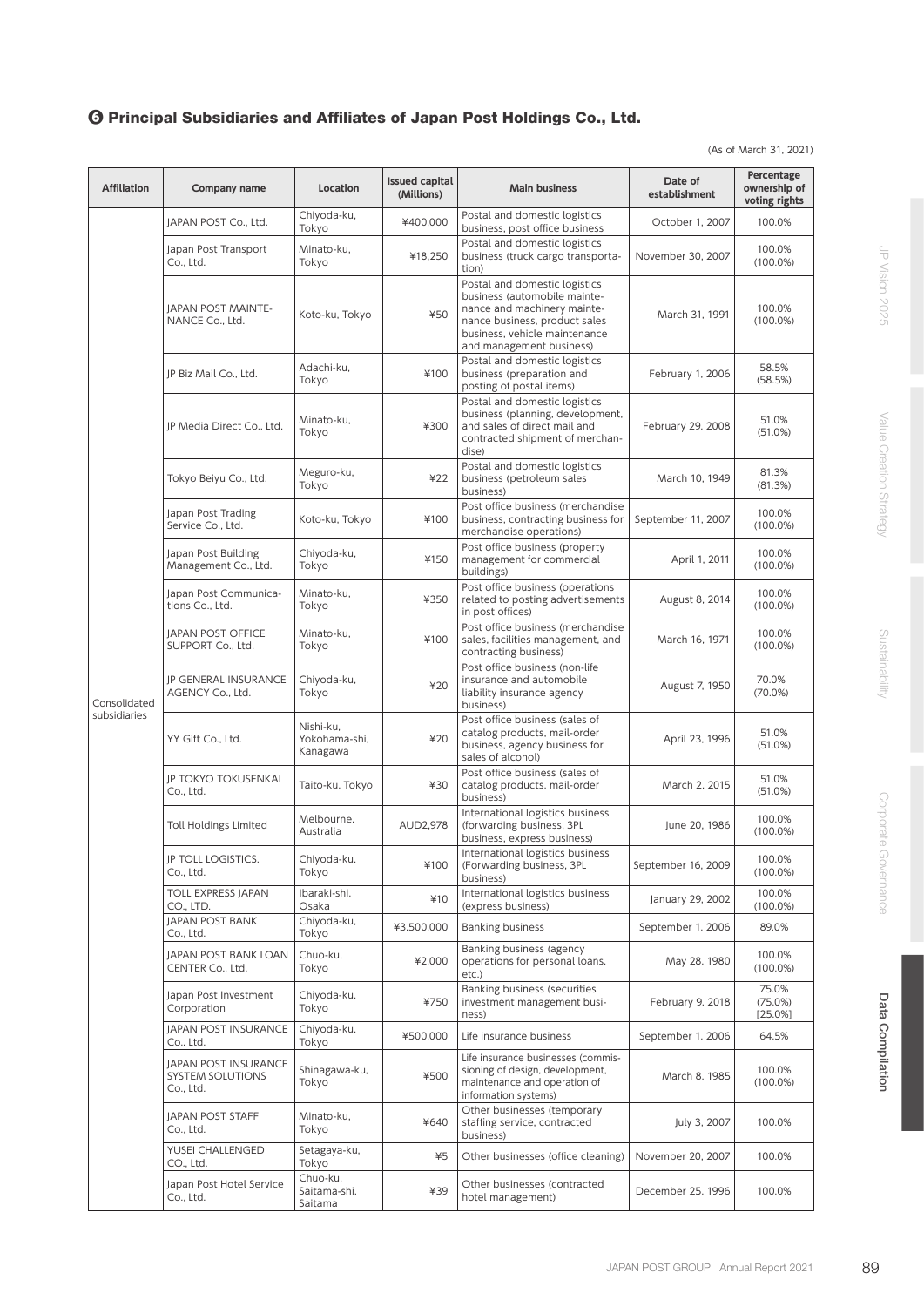| <b>Affiliation</b>                  | Company name                                   | Location                        | <b>Issued capital</b><br>(Millions) | <b>Main business</b>                                                                                                                                      | Date of<br>establishment | Percentage<br>ownership of<br>voting rights |
|-------------------------------------|------------------------------------------------|---------------------------------|-------------------------------------|-----------------------------------------------------------------------------------------------------------------------------------------------------------|--------------------------|---------------------------------------------|
|                                     | Japan Post Information<br>Technology Co., Ltd. | Shinjuku-ku,<br>Tokyo           | ¥3.150                              | Other businesses (communica-<br>tion network maintenance and<br>management)                                                                               | January 30, 1987         | 100.0%                                      |
|                                     | Japan Post Capital<br>Co., Ltd.                | Chiyoda-ku,<br>Tokyo            | ¥1.500                              | Other businesses (investment<br>business, consulting business for<br>management and financial matters)                                                    | November 1, 2017         | 100.0%                                      |
| Consolidated<br>subsidiaries        | Japan Post Real Estate<br>Co., Ltd.            | Chiyoda-ku,<br>Tokyo            | ¥1.500                              | Other businesses (ownership,<br>leasing and management<br>business of real estate, develop-<br>ment business of residential and<br>commercial land, etc.) | April 2, 2018            | 100.0%                                      |
|                                     | System Trust Laboratory<br>Co., Ltd.           | Shinagawa-ku,<br>Tokyo          | ¥99                                 | Other businesses (consulting,<br>planning and development<br>business for business systems<br>and basic technologies)                                     | August 1, 1989           | 100.0%<br>$(100.0\%)$                       |
|                                     | IP TWOWAY CONTACT<br>Co., Ltd.                 | Nishi-ku, Osa-<br>ka-shi. Osaka | ¥182                                | Other businesses (telemarketing<br>services)                                                                                                              | April 18, 1988           | 82.9%<br>(82.9%)                            |
|                                     | and 230 other companies                        |                                 |                                     |                                                                                                                                                           |                          |                                             |
|                                     | SAISON ASSET MANAGE-<br>MENT Co., Ltd.         | Toshima-ku.<br>Tokyo            | ¥1.000                              | Post office business (type II<br>financial instruments business<br>operation and investment trust<br>management business, others)                         | lune 12, 2006            | 40.0%<br>$(40.0\%)$                         |
| Affiliated                          | JA FOODS OITA CO., LTD.                        | Kitsuki-shi, Oita               | ¥493                                | Post office business (processing<br>and sales of agricultural products,<br>fruits, and vegetables)                                                        | December 2, 1991         | 20.0%<br>$(20.0\%)$                         |
| companies<br>accounted<br>for under | RINGBELL Co., Ltd.                             | Chuo-ku, Tokyo                  | ¥354                                | Post office business (planning, pro-<br>duction and sales of gift catalogs,<br>others)                                                                    | July 3, 1987             | 20.0%<br>$(20.0\%)$                         |
| the equity<br>method                | JP Asset Management<br>Co., Ltd.               | Chuo-ku, Tokyo                  | ¥500                                | Banking business (type II financial<br>instruments business operation<br>and investment management<br>business)                                           | August 18, 2015          | 50.0%<br>$(50.0\%)$                         |
|                                     | ATM Japan Business<br>Service. Ltd.            | Minato-ku.<br>Tokyo             | ¥100                                | Banking business (ATM cash<br>loading and collection as well<br>as ATM management)                                                                        | August 30, 2012          | 35.0%<br>(35.0%)                            |
|                                     | and 10 other companies                         |                                 |                                     |                                                                                                                                                           |                          |                                             |

Note 1: In the Main business column, besides the segment names, a summary of the businesses carried out by the concerned companies is included within the parentheses.

Note 2: Among the affiliated companies listed above, Japan Post, Japan Post Bank, Japan Post Insurance, and Japan Post Information Technology correspond to specified subsidiary.

Note 3: Among the affiliated companies listed above, Japan Post Bank and Japan Post Insurance submit securities reports.

Note 4: The figures in parentheses in the column showing percentage ownership of voting rights indicate the percentage of indirect ownership (within parentheses) through subsidiaries. The figures in brackets indicate "Those parties deemed to exercise voting rights for the same details as their own intentions because of the close relationships between themselves and investments, personnel, capital, technologies, business transactions, etc." or "Those parties that agree to exercise voting rights for the same details as their own intentions" (outside the parentheses).

Note 5: Toll Holdings Limited's liabilities exceeded its assets by 88 billion yen as of the end of March 2021.

Note 6: As a result of Japan Post Insurance Co., Ltd.'s acquisition of its treasury stock announced in May 2021, Japan Post Holdings' holdings of the voting rights of Japan Post Insurance Co., Ltd. decreased to 49.90%.

Note 7: Among the affiliated companies listed above, the ordinary income (excluding intercompany ordinary income of consolidated companies) of Japan Post, Japan Post Bank, and Japan Post Insurance exceeded 10% of consolidated ordinary income. Information on principal profits and losses of Japan Post is detailed below. Information on Japan Post Bank and Japan Post Insurance is omitted because these companies submit securities reports.

|            | Principal information on profits and losses (Millions of ven) |                 |            |            |              |
|------------|---------------------------------------------------------------|-----------------|------------|------------|--------------|
| Name       | Operating income                                              | Ordinarv income | Net income | Net assets | Total assets |
| Japan Post | ¥ 2.975.344                                                   | ¥155.607        | ¥40.544    | ¥675.086   | ¥4.563.551   |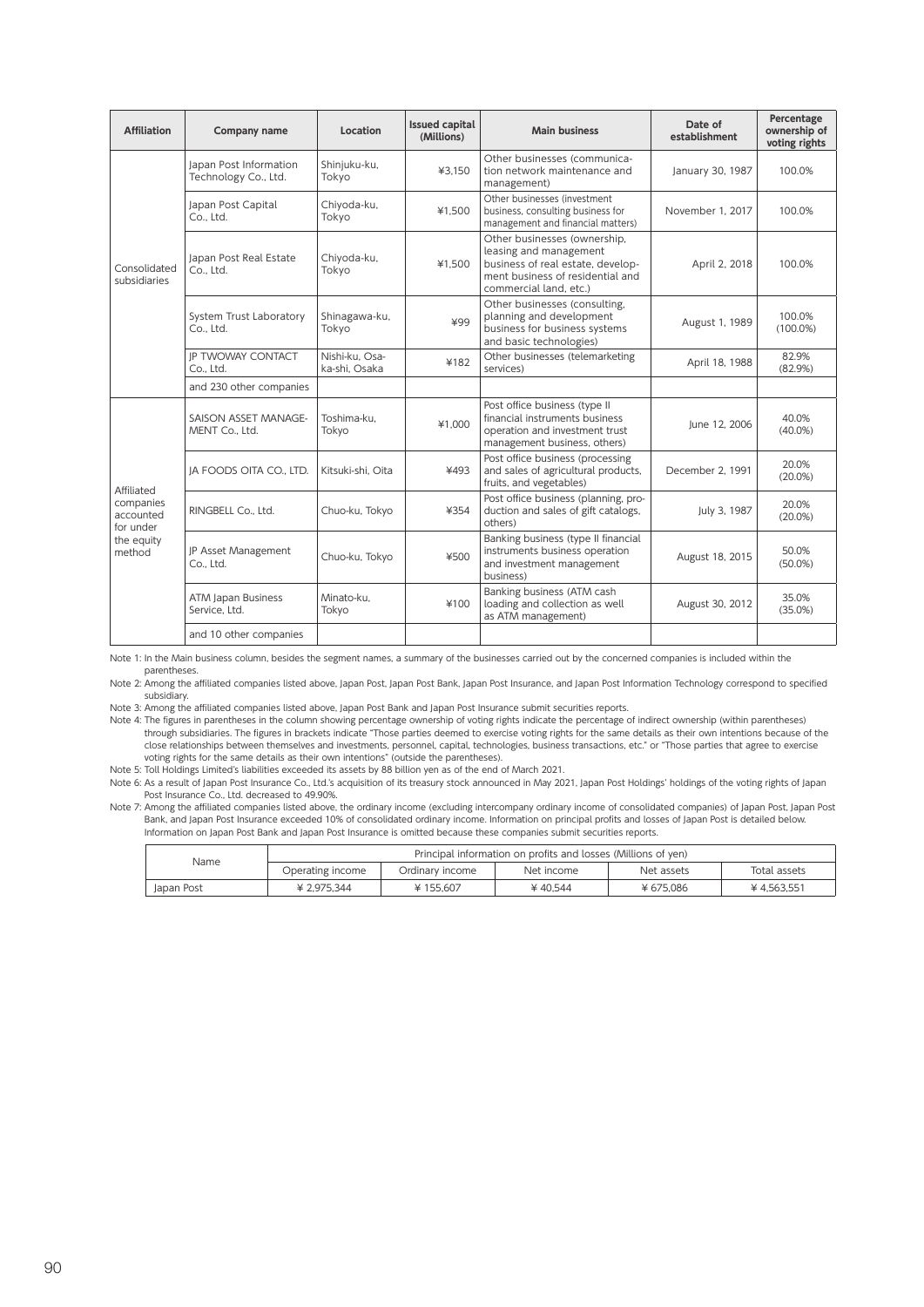#### Data 2. Outline of Japan Post Co., Ltd. Compilation

# ❶ Company Outline

| Company name (in Japanese): | Nippon Yubin Kabushiki Kaisha                                                                     |
|-----------------------------|---------------------------------------------------------------------------------------------------|
| Company name:               | <b>IAPAN POST Co., Ltd.</b>                                                                       |
| Head office location:       | 3-1, Otemachi 2-chome, Chiyoda-ku, Tokyo 100-8792, Japan                                          |
| Telephone:                  | 03-3477-0111 (Japan Post Group main number)                                                       |
| Paid-in capital:            | ¥400 billion                                                                                      |
| Date of establishment:      | October 1, 2007                                                                                   |
| Legal basis:                | Established under the Japan Post Co., Ltd. Act (Law No. 100 of October 21, 2005)                  |
| Lines of business:          | Postal operations; banking counter operations; insurance counter operations; sales of documen-    |
|                             | tary stamps; operations consigned by local government entities; bank and life and non-life insur- |
|                             | ance agency services other than those mentioned previously; domestic distribution and delivery    |
|                             | business and international cargo transport and agency services for air cargo business; logistics  |
|                             | business; real estate business; and merchandise sales                                             |

# ❷ Management Philosophy

# Management Philosophy

"Japan Post Co., Ltd. will fully utilize its resources that include its post office and delivery networks covering every corner of the country to provide safe, reliable and fast services tailored to the needs of each community while contributing to the realization of a society with an abundance of human contact by supporting people's lifestyles throughout their entire lives."

• We will provide the basic postal services of postal, banking and insurance services extensively across the country into the future.

• We will take on the challenge of providing innovative services that respond accurately to changes in society and enrich people's lives.

• We will fulfill our responsibilities as a corporate citizen by establishing corporate governance systems and strictly implementing compliance.

• Each and every employee will continue to grow to ensure we are appreciated by our customers and trusted and respected by local communities.

# ❸ Information on Shares

(As of March 31, 2021)

#### 1. Number of Shares

Total shares issued 10,000,000

# 2. Shareholder

|  |                               | Condition of holdings |                            |  |
|--|-------------------------------|-----------------------|----------------------------|--|
|  | Japan Post Holdings Co., Ltd. | Shares owned          | Percentage of total issued |  |
|  |                               | 10,000,000            | 100%                       |  |

# ❹ Number of Employees

194,842\* (as of March 31, 2021)

\* The number of employees excludes employees assigned to other companies by Japan Post but includes employees assigned to Japan Post by other companies. The figure does not include part-time employees (including the indefinite-term employees (associates) based on the indefinite-term employment conversion system).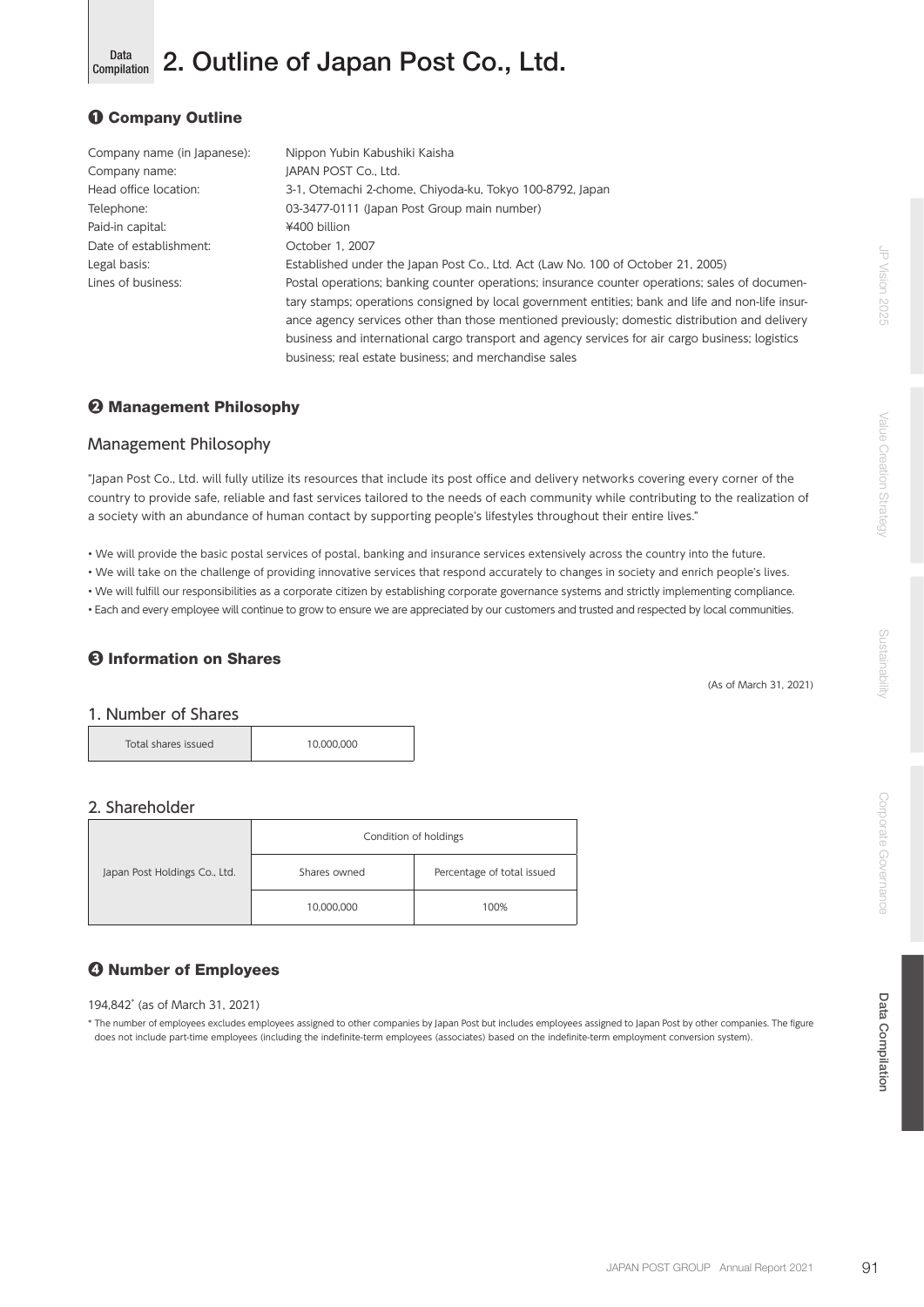#### ❺ List of Directors, Audit and Supervisory Board Members, and Executive Officers

(As of July 1, 2021)

#### 1. Directors

| $Co.$ Ltd.)                                                            |
|------------------------------------------------------------------------|
| Japan Post Holdings Co., Ltd.)                                         |
|                                                                        |
| tive Executive Officer of Japan Post Holdings Co., Ltd.)               |
| Design and Director of Media and Information of Sendenkaigi Co., Ltd.) |
|                                                                        |
| Ltd.)                                                                  |
| Nippon Telegraph and Telephone East Corporation)                       |
| North Pacific Securities Co., Ltd.)                                    |
| CHUOKORON-SHINSHA, INC.)                                               |

#### 2. Audit and Supervisory Board Members

INASAWA Toru TAKANO Toshiyuki SHIDEHARA Hiroshi OGURO Masayasu

#### 3. Executive Officers

First Executive Officer **CONO Taneki** First Executive Officer SUZUKI Yoshinori First Executive Officer HIGUCHI Yoshiyuki First Executive Officer KAWAMOTO Hiroaki Senior Executive Officer **WAKASA Norio** Senior Executive Officer SANO Kimikazu Senior Executive Officer NEGISHI Kazuyuki Senior Executive Officer METOKI Masahiko Senior Executive Officer YAMAZAKI Katsuyo Senior Executive Officer TAKAHASHI Yasuhiro Senior Executive Officer KOIKE Shinya Senior Executive Officer SAKATA Hiroshi Senior Executive Officer FUKUMOTO Kenji Senior Executive Officer **CATA Kenji** Senior Executive Officer FURUSATO Hiroyuki Senior Executive Officer SHIMA Toshitaka Senior Executive Officer KINOSHITA Noriko Senior Executive Officer KOZUKA Kenichi Senior Executive Officer **ONOKI Kieko** Senior Executive Officer TAKAHASHI Fumiaki Senior Executive Officer NISHIGUCHI Akihito Senior Executive Officer KATO Nobuyasu Senior Executive Officer SHOMURA Tsutomu Senior Executive Officer ASAI Tomonori

| Executive Officer                                                                                            | ASAMI Kanako            |
|--------------------------------------------------------------------------------------------------------------|-------------------------|
| Executive Officer                                                                                            | KAMIOZAKI Koji          |
| Executive Officer                                                                                            | HASFGAWA Atsushi        |
| Executive Officer                                                                                            | OGAWA Masato            |
| Executive Officer                                                                                            | NAKAI Katsunori         |
| Executive Officer                                                                                            | <b>NAMIKI Tsukasa</b>   |
| Executive Officer                                                                                            | <b>TANAKA Yutaka</b>    |
| Executive Officer                                                                                            | MITOMA Norimasa         |
| Executive Officer<br>(Concurrently holds the position of Executive Officer of Japan Post Holdings Co., Ltd.) | YOKOYAMA Akihiko        |
| Executive Officer                                                                                            | <b>ICHIKI Miho</b>      |
| Executive Officer                                                                                            | IZUMI Mamiko            |
| Executive Officer                                                                                            | KAZAMATSURI Makoto      |
| Executive Officer                                                                                            | <b>TOYODA Yasumitsu</b> |
| Executive Officer                                                                                            | MITANI Masanobu         |
|                                                                                                              |                         |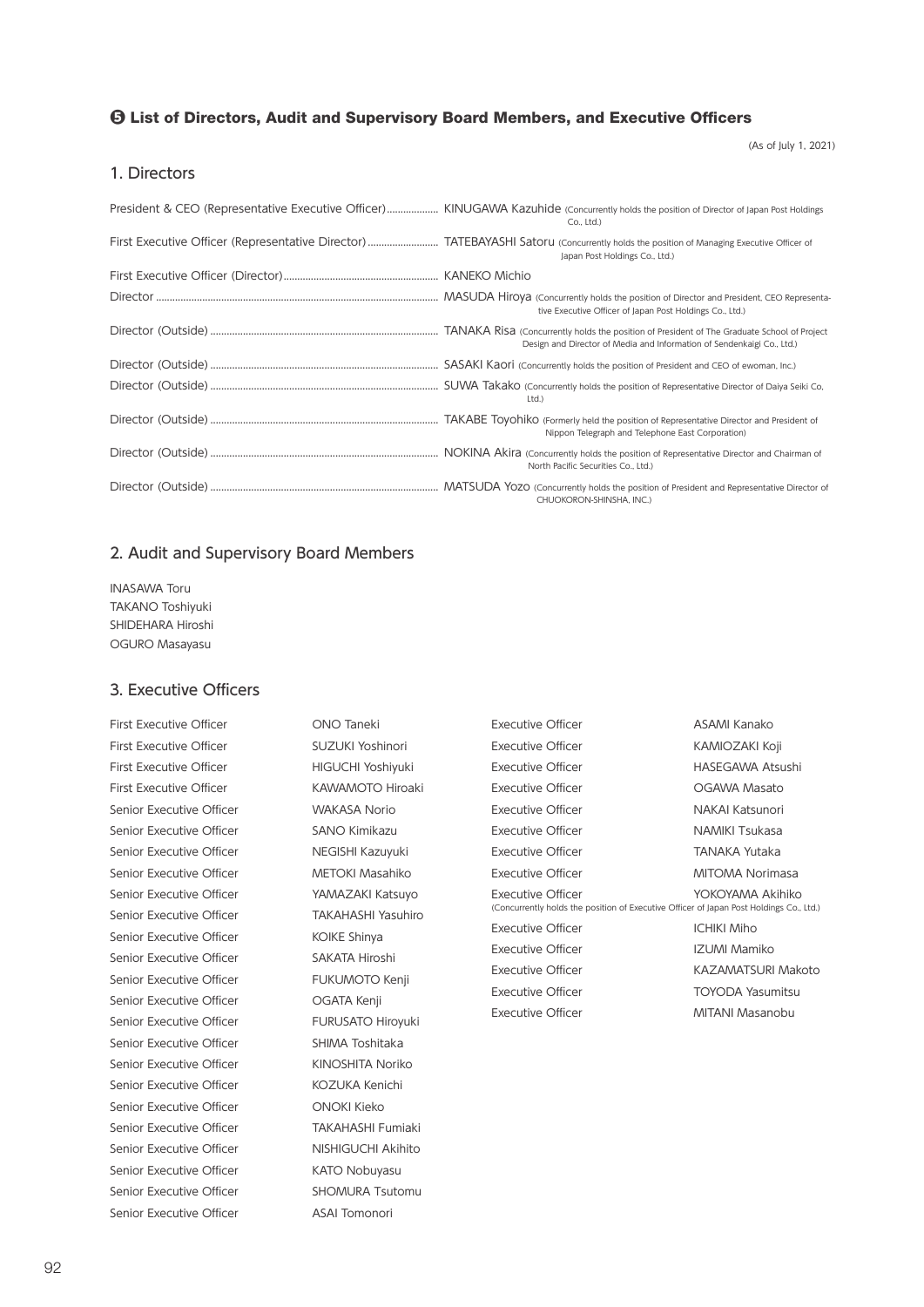# **G Organization Chart**

(As of April 1, 2021)



Note: The number of directly managed post offices and contracted post offices is as of March 31, 2021.

JP Vision 2025

Corporate Governance

Corporate Governance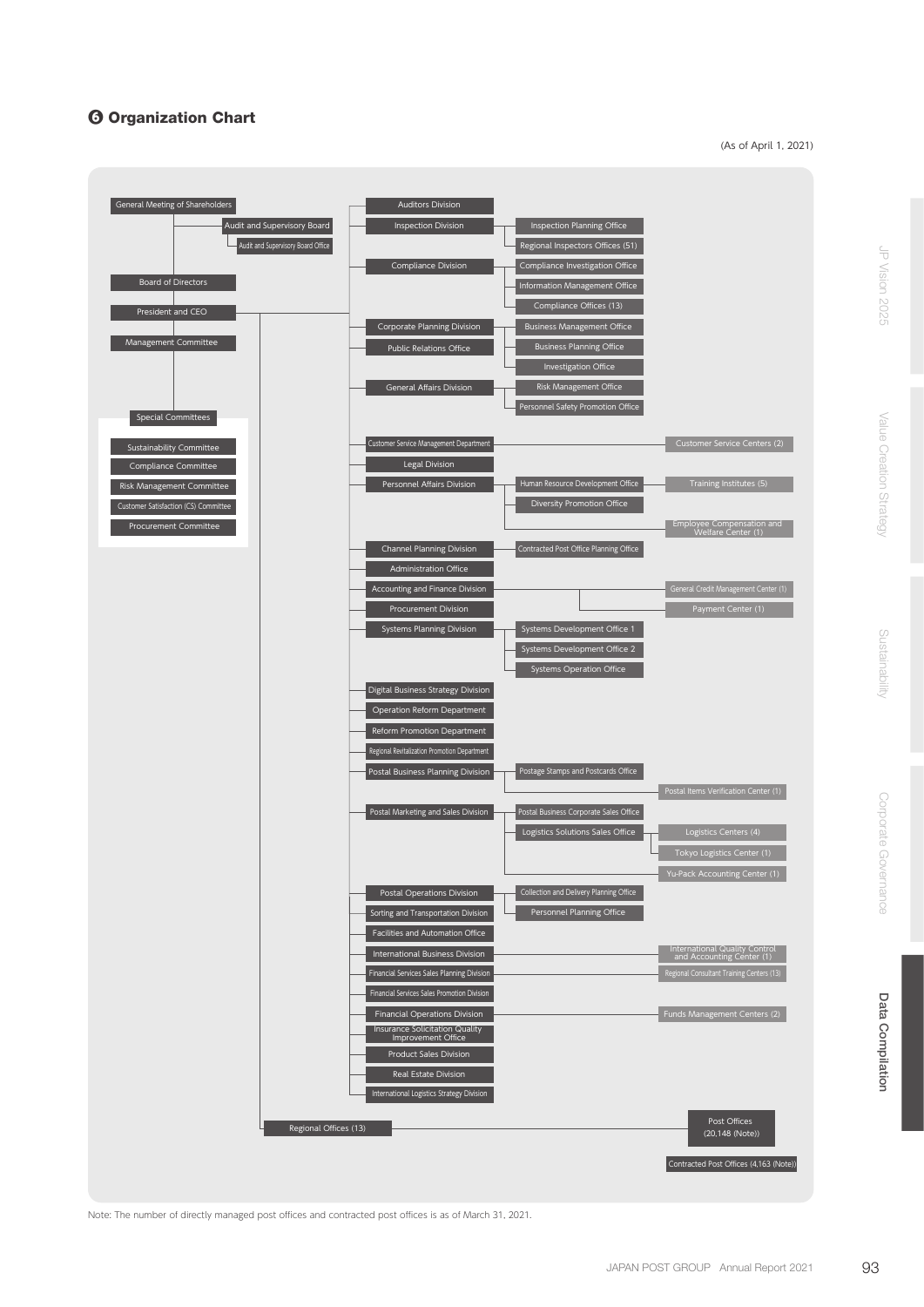

Data 3. Outline of Japan Post Bank Co., Ltd.

# ❶ Company Outline

| Company name (in Japanese):        | Kabushiki Kaisha Yucho Ginko                                                                 |
|------------------------------------|----------------------------------------------------------------------------------------------|
| Company name:                      | JAPAN POST BANK Co., Ltd.                                                                    |
| Head office location:              | 3-1, Otemachi 2-chome, Chiyoda-ku, Tokyo 100-8793, Japan                                     |
| Telephone:                         | 03-3477-0111 (Japan Post Group main number)                                                  |
| Paid-in capital:                   | ¥3,500 billion                                                                               |
| Date of establishment:             | September 1, 2006                                                                            |
|                                    | (On October 1, 2007, the name was changed from Yucho Co., Ltd. to Japan Post Bank Co., Ltd.) |
| Line of business:                  | <b>Banking</b>                                                                               |
| Financial institution code number: | 9900                                                                                         |

# ❷ Management Philosophy

## Management Philosophy

Japan Post Bank aims to become "the most accessible and trustworthy bank in Japan," guided by the needs and expectations of our customers.

| Trust:      | We comply with laws, regulations, and other standards of behavior and value trusted relationships with customers,    |
|-------------|----------------------------------------------------------------------------------------------------------------------|
|             | markets, shareholders, and employees and consistently serve as a responsible corporate citizen.                      |
| Innovation: | We work sincerely to improve our management and business operations in response to requests from customers and       |
|             | changes in the business environment.                                                                                 |
| Efficiency: | We pursue improvements in speed and efficiency of our management and business operations in order to provide         |
|             | customer-oriented financial instruments and services.                                                                |
| Expertise:  | We continually strive to strengthen our expertise for the aim of services meeting the expectations of our customers. |

# ❸ Information on Shares

(As of March 31, 2021)

#### 1. Number of Shares

| Total shares issued | 4.500.000.000 |
|---------------------|---------------|
|---------------------|---------------|

#### 2. Major Shareholders

|                |                                                      | Shares owned (thousand) | Shareholding ratio (%) |
|----------------|------------------------------------------------------|-------------------------|------------------------|
|                | Japan Post Holdings Co., Ltd.                        | 3,337,032               | 88.99                  |
| $\overline{2}$ | The Master Trust Bank of Japan, Ltd. (Trust Account) | 33.237                  | 0.88                   |
| 3              | Custody Bank of Japan, Ltd. (Trust Account)          | 11.792                  | 0.31                   |
| $\overline{4}$ | STATE STREET BANK WEST CLIENT - TREATY 505234        | 11.371                  | 0.30                   |
| 5              | Japan Post Bank Employee Shareholding Association    | 10.413                  | 0.27                   |
| 6              | Custody Bank of Japan, Ltd. (Trust Account 5)        | 8.571                   | 0.22                   |
|                | Custody Bank of Japan, Ltd. (Trust Account 6)        | 7.595                   | 0.20                   |
| 8              | STATE STREET BANK AND TRUST COMPANY 505103           | 6.848                   | 0.18                   |
| 9              | Custody Bank of Japan, Ltd. (Trust Account 1)        | 6.797                   | 0.18                   |
| 10             | THE BANK OF NEW YORK MELLON 140044                   | 5.683                   | 0.15                   |

Note 1: Japan Post Bank holds 750,524 thousand shares (the ratio of the number of shares held against the total number of shares issued is 16.67%) of treasury stock, which are not included in the above list of major shareholders. The treasury stock does not include the Bank's shares held by the stock benefit trust (721 thousand shares). Note 2: Number of shares held is rounded down to the nearest thousand.

Note 3: The shareholding ratio has been calculated excluding treasury stock (750,524 thousand shares) and rounded down to the second decimal place.

# ❹ Number of Employees

12,408\* (as of March 31, 2021)

\* The number of employees excludes employees assigned to other companies by Japan Post Bank but includes employees assigned to Japan Post Bank by other companies. The figure does not include part-time employees (including the indefinite-term employees (associates) based on the indefinite-term employment conversion system).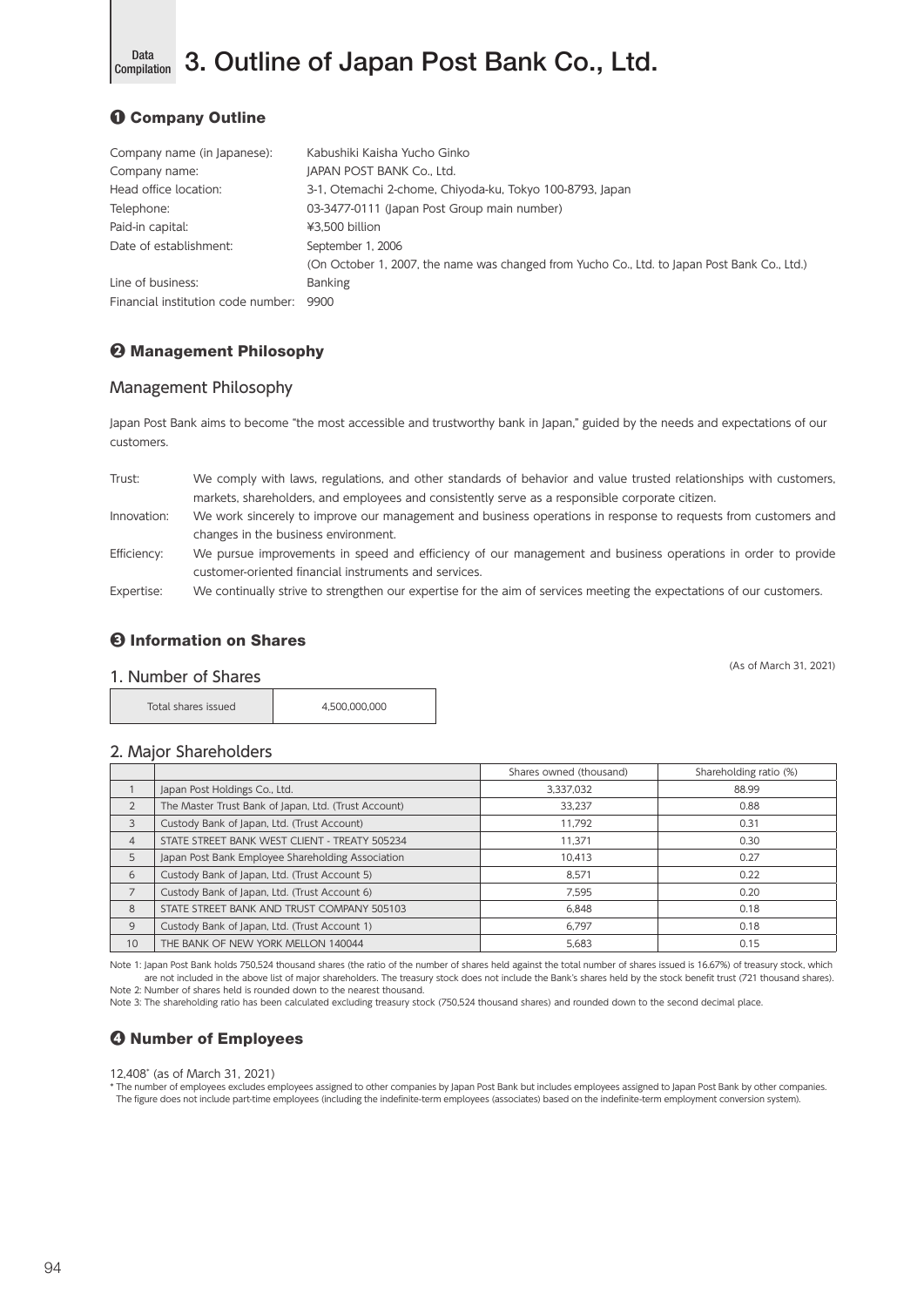### ❺ List of Directors, Executive Officers, and Management Committees

(As of July 1, 2021)

#### 1. Directors

| Holdings Co., Ltd.)                               |
|---------------------------------------------------|
| President & CEO of Japan Post Holdings Co., Ltd.) |
|                                                   |
| Holdings, Inc.)                                   |
| Advanced Industrial Science and Technology)       |
| <b>CORPORATION)</b>                               |
|                                                   |
| Co., Ltd.)                                        |
|                                                   |
|                                                   |
|                                                   |

#### 2. Executive Officers (Excludes persons with concurrent posts in the above 1. Directors)

Executive Vice President Senior Managing Executive Officer Senior Managing Executive Officer Senior Managing Executive Officer Managing Executive Officer Managing Executive Officer Managing Executive Officer Managing Executive Officer Managing Executive Officer Managing Executive Officer Managing Executive Officer Managing Executive Officer

#### 3. Nomination Committee 4. Audit Committee

| <b>HAGINO Yoshinori</b> |
|-------------------------|
| YANO Harumi             |
| KASAMA Takayuki         |
| <b>KOTOUDA Minoru</b>   |
| <b>TAMAKI Masato</b>    |
| YAZAKI Toshiyuki        |
| TANAKA Takayuki         |
| <b>SHINMURA Makoto</b>  |
| SAKURAI Shigeyuki       |
| <b>FUKUOKA Nobuhiro</b> |
| AMAHA Kunihiko          |
| NAGURA Shinobu          |
|                         |

Executive Officer MAKINO Yoko Executive Officer **CEATA Satoru** Executive Officer **ONO Toshiharu** Executive Officer YAMADA Ryotaro Executive Officer TSUKIOKA Haruchika Executive Officer **NAKAO Hideki** Executive Officer KISHI Etsuko Executive Officer **IIMURA Koji** Executive Officer TOUMA Masaya Executive Officer DEN Akihiro Executive Officer FUKUSHIMA Katsuya Executive Officer **HASUKAWA Koji** 

| Chairman | KAIWA Makoto          | Chairman | IKEDA Katsuaki        | Chairman | <b>CHUBACHI Ryoji</b>   |
|----------|-----------------------|----------|-----------------------|----------|-------------------------|
| Member   | <b>CHUBACHI Ryoji</b> | Member   | <b>ONODERA Atsuko</b> | Member   | IKEDA Katsuaki          |
| Member   | TAKEUCHI Keisuke      | Member   | KAWAMURA Hiroshi      | Member   | <b>TAKEUCHI Keisuke</b> |
| Member   | <b>IKEDA Norito</b>   | Member   | YAMAMOTO Kenzo        | Member   | MASUDA Hiroya           |
| Member   | MASUDA Hiroya         |          |                       |          |                         |

5. Compensation Committee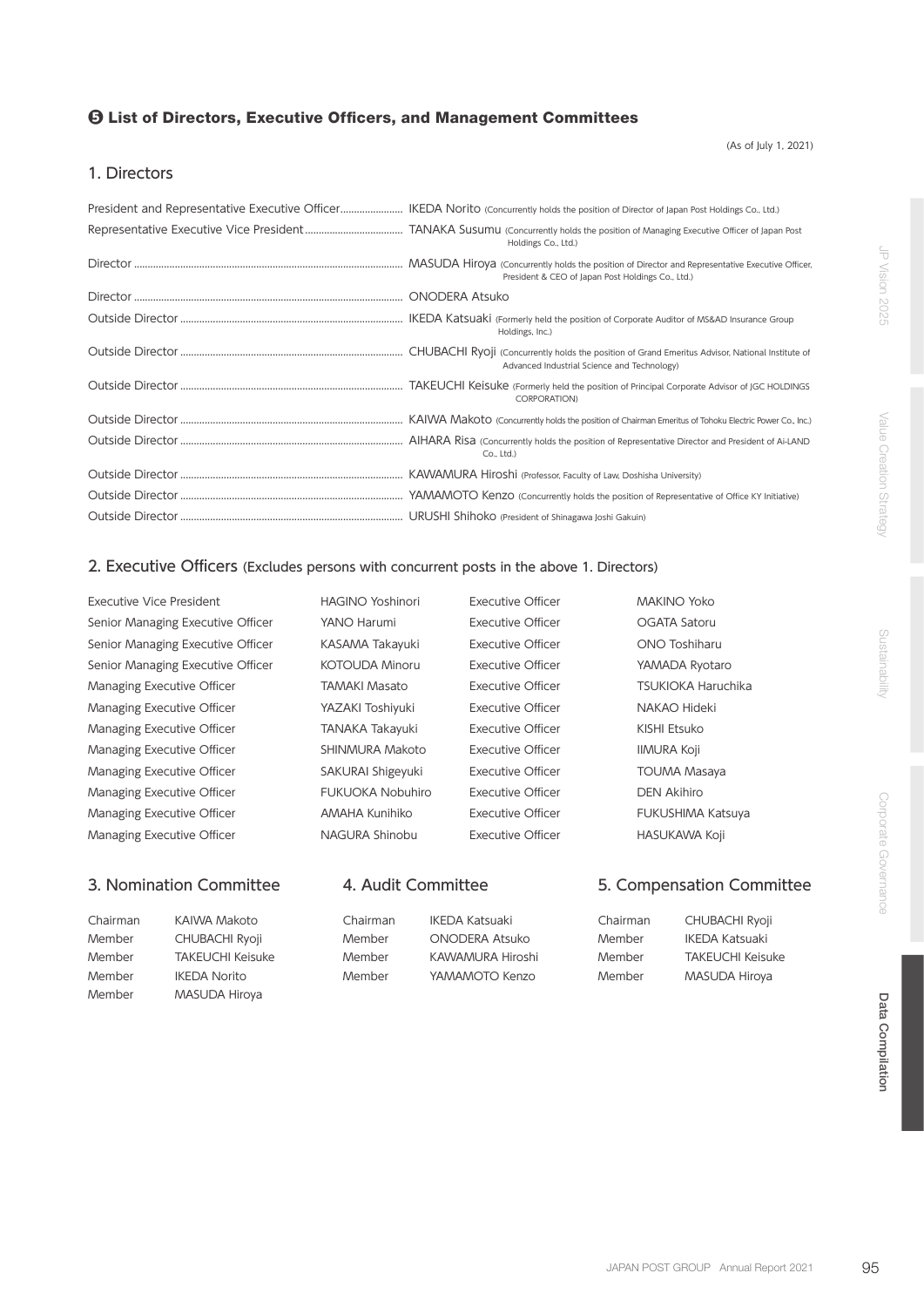# ❻ Organization Chart

(As of July 1, 2021)

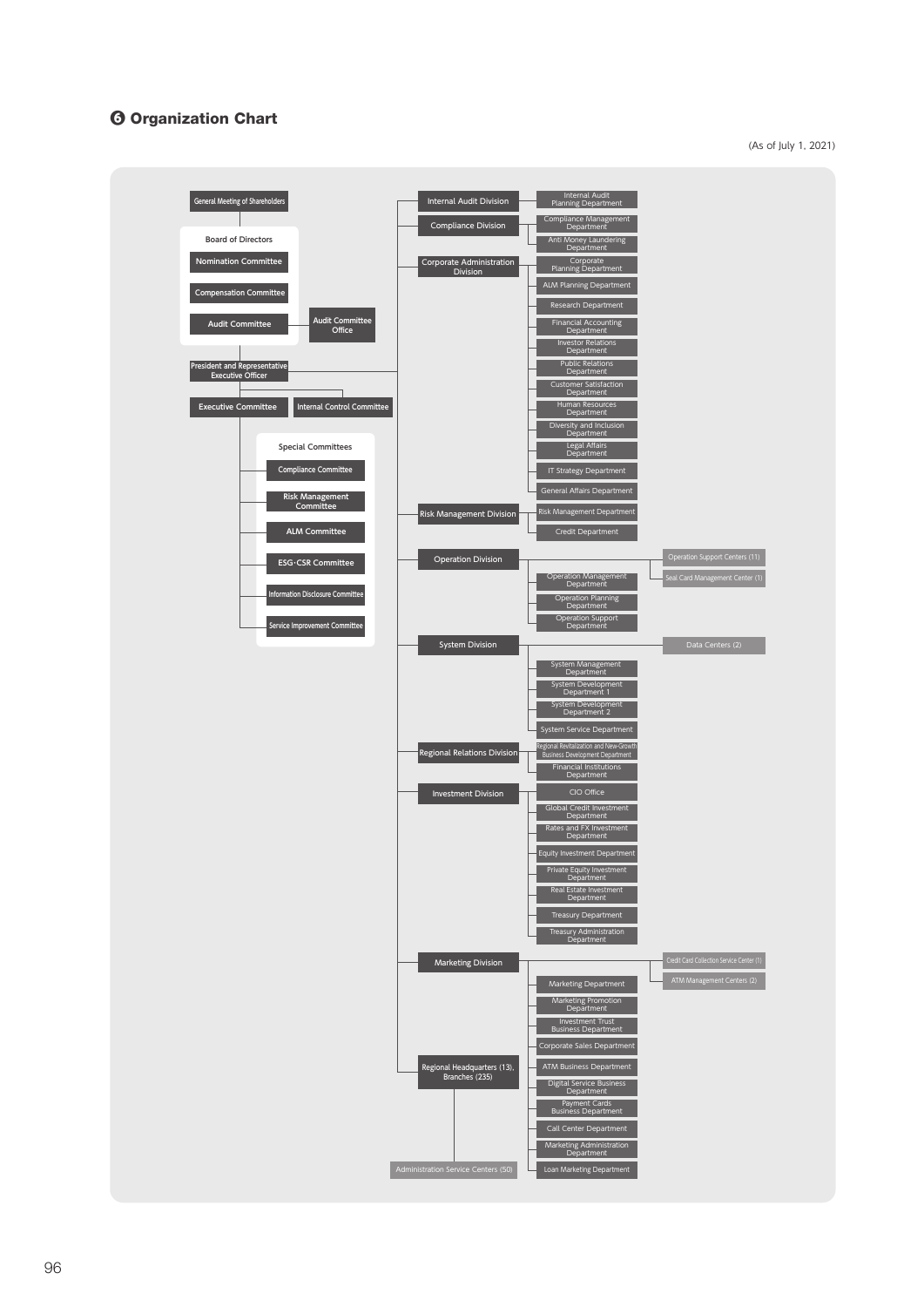(As of March 31, 2021)

#### Data **4. Outline of Japan Post Insurance Co., Ltd.** Compilation

# ❶ Company Outline

|                        | Company name (in Japanese): Kabushiki Kaisha Kanpo Seimei Hoken                              |
|------------------------|----------------------------------------------------------------------------------------------|
| Company name:          | JAPAN POST INSURANCE Co., Ltd.                                                               |
| Head office location:  | 3-1, Otemachi 2-chome, Chiyoda-ku, Tokyo 100-8794, Japan                                     |
| Telephone:             | 03-3477-0111 (Japan Post Group main number)                                                  |
| Paid-in capital:       | ¥500 billion                                                                                 |
| Date of establishment: | September 1, 2006                                                                            |
|                        | (The name of the company was changed from Kampo Co., Ltd. to Japan Post Insurance Co., Ltd., |
|                        | on October 1, 2007.)                                                                         |
| Line of business:      | Life insurance                                                                               |

## ❷ Management Philosophy and Management Policy

#### Management Philosophy

Be a trustful partner for people, always being close at hand and endeavoring to protect their well-being.

#### Management Policy

We aim to become the No.1 Japanese insurance company selected by customers.

- 1. We are always close to people's lives, offering easy-to-understand products and high-quality services.
- 2. We always ensure that employees who have contact with our customers make full use of their strengths to offer better customer services.
- 3. We create a working environment in which all employees can develop their talents and work with energy and vitality.
- 4. We practice sound management based on strong corporate governance, constantly creating new value to achieve sustainable growth.
- 5. We actively contribute to health promotion, environmental protection, and the development of local communities and society as a whole.
- 6. We work to communicate closely with all stakeholders.

### ❸ Information on Stocks

1. Number of Stocks

Issued stocks 562,600,000

#### 2. Major Shareholders

|                                                        | Number of shares held and percentage of shares held |                           |  |
|--------------------------------------------------------|-----------------------------------------------------|---------------------------|--|
|                                                        | Number of shares held                               | Percentage of shares held |  |
| Japan Post Holdings Co., Ltd.                          | 362.732.400                                         | 64.48%                    |  |
| The Master Trust Bank of Japan, Ltd. (Trust Account)   | 17.137.500                                          | 3.05%                     |  |
| Custody Bank of Japan, Ltd. (Trust Account)            | 10.402.800                                          | 1.85%                     |  |
| Custody Bank of Japan, Ltd. (Trust Account 5)          | 3.749.300                                           | 0.67%                     |  |
| Custody Bank of Japan, Ltd. (Trust Account 6)          | 3.323.500                                           | 0.59%                     |  |
| STATE STREET BANK WEST CLIENT - TREATY 505234          | 3.231.400                                           | 0.57%                     |  |
| SMBC Nikko Securities Inc.                             | 3.098.700                                           | 0.55%                     |  |
| Japan Post Insurance Employee Shareholding Association | 2.994.800                                           | 0.53%                     |  |
| Custody Bank of Japan, Ltd. (Trust Account 1)          | 2.976.500                                           | 0.53%                     |  |
| Custody Bank of Japan, Ltd. (Trust Account 2)          | 2.375.800                                           | 0.42%                     |  |

Note 1: Percentage of shares held is calculated excluding treasury stock (11,150 shares) and rounded to two decimal places.

Treasury stock does not include the 156,200 shares of the Company's stock held in the Board Benefit Trust (BBT).

Note 2: As a result of Japan Post Insurance Co., Ltd.'s acquisition of its treasury stock announced in May 2021, Japan Post Holdings' holdings of the shares of Japan Post Insurance Co., Ltd. decreased to 199,426,100 shares, or approximately 49.9%.

# ❹ Number of Employees

#### 7,645\* (as of March 31, 2021)

\* The number of employees excludes employees assigned to other companies by Japan Post Insurance but includes employees assigned to Japan Post Insurance by other companies. The figure does not include part-time employees (including the indefinite-term employees (associates) based on the indefinite-term employment conversion system).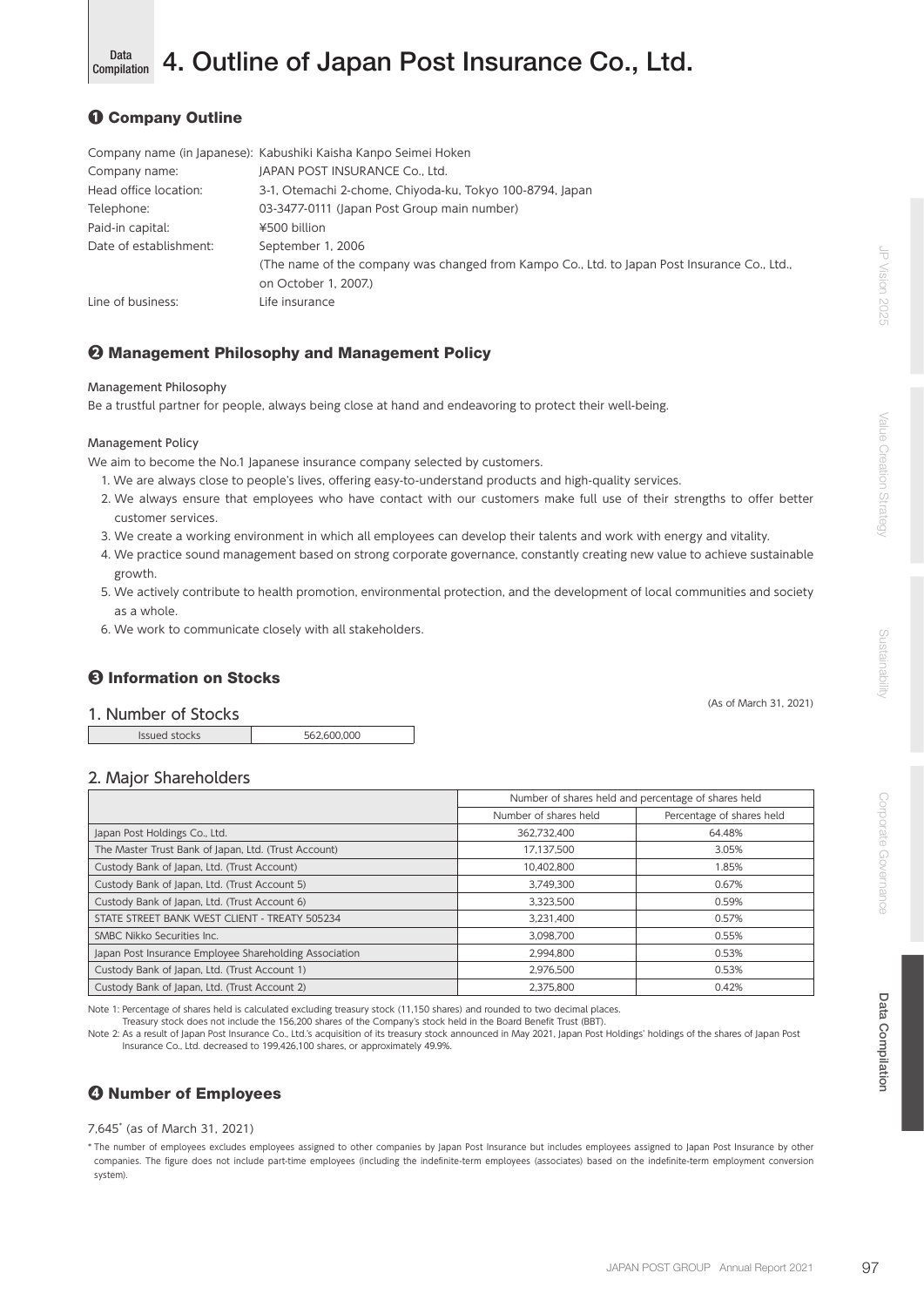# ❺ List of Directors, Executive Officers, and Management Committees

#### 1. Directors

(As of July 1, 2021)

| Director and President, CEO, |                                                   |
|------------------------------|---------------------------------------------------|
|                              | Holdings Co., Ltd.)                               |
|                              |                                                   |
|                              | President & CEO of Japan Post Holdings Co., Ltd.) |
|                              |                                                   |
|                              |                                                   |
|                              |                                                   |
|                              | Corporation)                                      |
|                              |                                                   |

# 2. Executive Officers (Excludes persons holding concurrent posts in addition to the above. 1. Directors)

| Senior Managing Executive Officer | HIRONAKA Yasuaki         | Executive Officer        | YOKOYAMA Masamichi        |
|-----------------------------------|--------------------------|--------------------------|---------------------------|
| Senior Managing Executive Officer | <b>TACHIBANA Atsushi</b> | <b>Executive Officer</b> | IIDA Takashi              |
| Managing Executive Officer        | <b>UCHIKOBA Nobuatsu</b> | <b>Executive Officer</b> | SAITO Hajime              |
| Managing Executive Officer        | MIYANISHI Yoshiki        | Executive Officer        | <b>MIYAMOTO Susumu</b>    |
| Managing Executive Officer        | KOIE Junko               | <b>Executive Officer</b> | <b>MURO Takashi</b>       |
| Managing Executive Officer        | <b>TANAKA Motonori</b>   | <b>Executive Officer</b> | <b>IMAIZUMI Michinori</b> |
| Managing Executive Officer        | <b>ONISHI Toru</b>       | <b>Executive Officer</b> | TAGUCHI Yoshihiro         |
| Managing Executive Officer        | <b>FUJIMORI Norihiro</b> | <b>Executive Officer</b> | <b>MAETANI Isao</b>       |
| Managing Executive Officer        | SAKAMOTO Hidekazu        | <b>Executive Officer</b> | <b>KUROSAKI Yoshiyuki</b> |
| Managing Executive Officer        | FUJII Shinsuke           | <b>Executive Officer</b> | SHIGEMATSU Jun            |
| Managing Executive Officer        | HARUNA Takayuki          | <b>Executive Officer</b> | YOSHIDA Syouichi          |
| Managing Executive Officer        | KUME Takeshi             | <b>Executive Officer</b> | KIMURA Yoshihisa          |
|                                   |                          | <b>Executive Officer</b> | NISHIZAWA Yuki            |
|                                   |                          | <b>Executive Officer</b> | MIYAZAWA Hitoshi          |

## 3. Nomination Committee 4. Audit Committee 5. Compensation Committee

| Chairman | HARADA Kazuyuki      | Chairman | <b>SAITO Tamotsu</b> | Chairman | SUZUKI Masako          |
|----------|----------------------|----------|----------------------|----------|------------------------|
| Member   | SENDA Tetsuya        | Member   | NARA Tomoaki         | Member   | MASUDA Hiroya          |
| Member   | MASUDA Hiroya        | Member   | SUZUKI Masako        | Member   | <b>HARADA Kazuyuki</b> |
| Member   | <b>SAITO Tamotsu</b> | Member   | YAMADA Meyumi        |          |                        |
| Member   | YAMADA Meyumi        | Member   | YAMAZAKI Hisashi     |          |                        |
|          |                      |          |                      |          |                        |